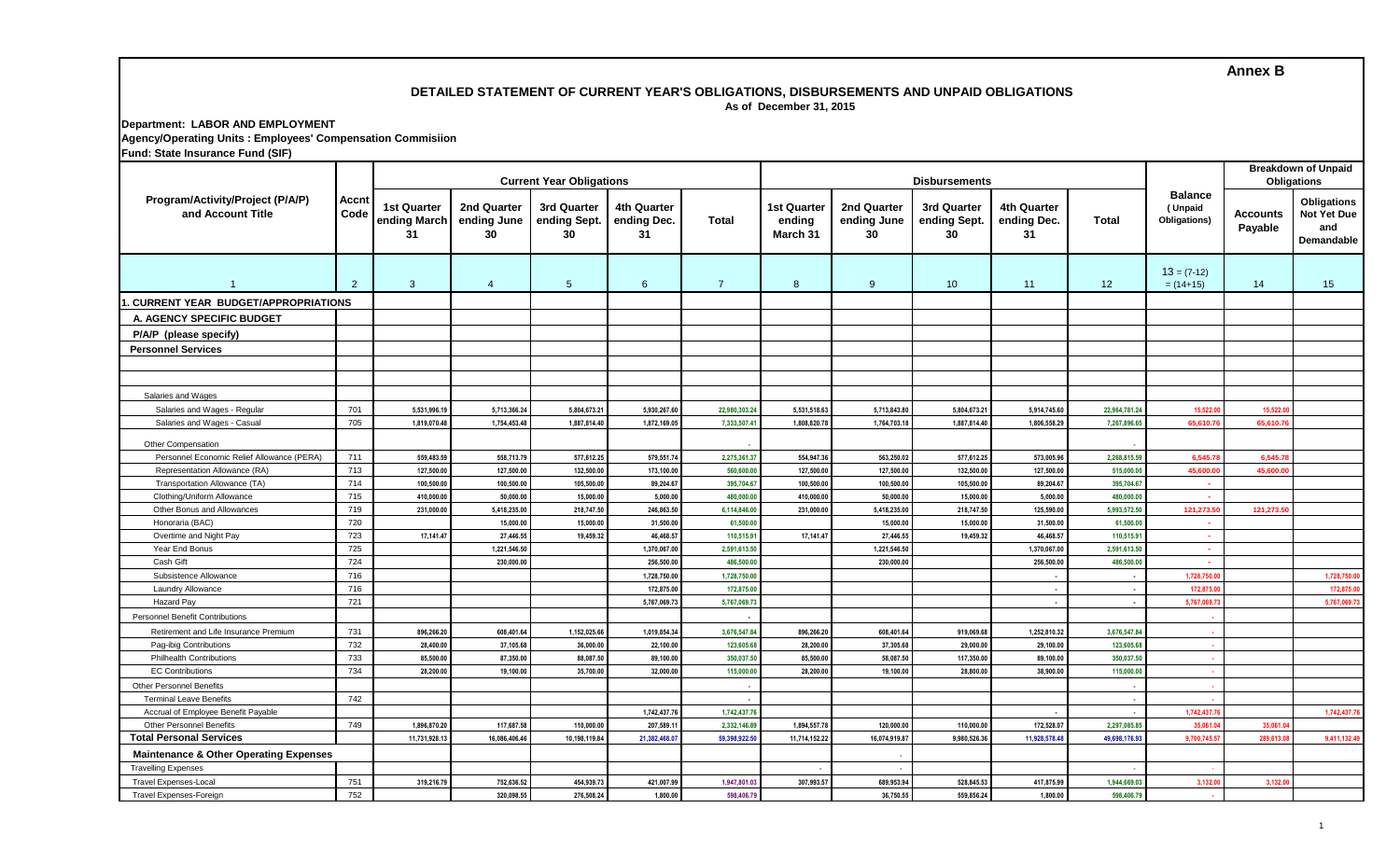# **Annex B**

### **DETAILED STATEMENT OF CURRENT YEAR'S OBLIGATIONS, DISBURSEMENTS AND UNPAID OBLIGATIONS As of December 31, 2015**

**Department: LABOR AND EMPLOYMENT Agency/Operating Units : Employees' Compensation Commisiion**

**Fund: State Insurance Fund (SIF)**

|                                                        |                |                                                      |                   | <b>Current Year Obligations</b>   |                                  |                |                                          |                                  | <b>Disbursements</b>              |                                  | <b>Breakdown of Unpaid</b><br><b>Obligations</b> |                                           |                     |                                                        |
|--------------------------------------------------------|----------------|------------------------------------------------------|-------------------|-----------------------------------|----------------------------------|----------------|------------------------------------------|----------------------------------|-----------------------------------|----------------------------------|--------------------------------------------------|-------------------------------------------|---------------------|--------------------------------------------------------|
| Program/Activity/Project (P/A/P)<br>and Account Title  | Accnt<br>Code  | <b>1st Quarter</b><br>ending March ending June<br>31 | 2nd Quarter<br>30 | 3rd Quarter<br>ending Sept.<br>30 | 4th Quarter<br>ending Dec.<br>31 | Total          | <b>1st Quarter</b><br>ending<br>March 31 | 2nd Quarter<br>ending June<br>30 | 3rd Quarter<br>ending Sept.<br>30 | 4th Quarter<br>ending Dec.<br>31 | Total                                            | <b>Balance</b><br>(Unpaid<br>Obligations) | Accounts<br>Payable | <b>Obligations</b><br>Not Yet Due<br>and<br>Demandable |
|                                                        | $\overline{2}$ | $\mathbf{3}$                                         | $\overline{4}$    | $5\overline{)}$                   | 6                                | $\overline{7}$ | 8                                        | 9                                | 10 <sup>°</sup>                   | 11                               | 12                                               | $13 = (7-12)$<br>$= (14+15)$              | 14                  | 15                                                     |
| Training and Scholarship Expenses                      |                |                                                      |                   |                                   |                                  |                |                                          |                                  |                                   |                                  |                                                  |                                           |                     |                                                        |
| Training Expenses (Including MOA, Contract, CA)        | 753            | 1,010,768.01                                         | 1.015.097.8       | 1.846.749.31                      | 1,604,718.78                     | 5.477.333.9    | 958.950.12                               | 724.820.20                       | 1.432.286.97                      | 2.206.296.67                     | 5.322.353.9                                      | 154,980.0                                 | 154.980.0           |                                                        |
| Supplies and Materials Expenses                        |                |                                                      |                   |                                   |                                  |                |                                          |                                  |                                   |                                  |                                                  |                                           |                     |                                                        |
| <b>Office Supplies Expenses</b>                        | 755            | 114,840.40                                           | 212,279.1         | 301,999.9                         | 290,494.03                       | 919,613.5      | 187,211.22                               | 79,157.85                        | 175,269.1                         | 474,886.35                       | 916,524.57                                       | 3,089.0                                   | 3,089.0             |                                                        |
| Other Office Supplies Expenses - IT (PS)               | 765            | 67,200.00                                            | 150,605.3         | 388,002.62                        | 103,708.78                       | 709,516.72     | 168,620.82                               | 21,811.00                        | 161,946.5                         | 357,138.39                       | 709,516.72                                       |                                           |                     |                                                        |
| Fuel, Oil and Lubricants Expenses                      | 761            | 38,718.10                                            | 82,581.6          | 80,660.3                          | 93,487.87                        | 295,447.9      | 38,718.1                                 | 82,581.67                        | 80,660.34                         | 93,487.87                        | 295,447.98                                       | ٠.                                        |                     |                                                        |
| Textbooks and Instructional Materials                  | 763            |                                                      |                   |                                   |                                  |                |                                          |                                  |                                   |                                  |                                                  |                                           |                     |                                                        |
| <b>Utility Expenses</b>                                |                |                                                      |                   |                                   |                                  |                |                                          |                                  |                                   |                                  |                                                  |                                           |                     |                                                        |
| <b>Water Expenses</b>                                  | 766            | 127.798.26                                           | 169.540.49        | 214.595.78                        | (33,989.70)                      | 477.944.83     | 127,798.26                               | 92.199.90                        | 108.046.8                         | 149.899.81                       | 477.944.83                                       |                                           |                     |                                                        |
| <b>Electricity Expenses</b>                            | 767            | 155.297.80                                           | 180.639.5         | 894,226.3                         | (202,297.88                      | 1,027,865.79   | 155.297.80                               | (315,970.79                      | 798.284.80                        | 320.992.29                       | 958.604.1                                        | 69.261.6                                  | 69.261.6            |                                                        |
| <b>Communication Expenses</b>                          |                |                                                      |                   |                                   |                                  |                |                                          |                                  |                                   |                                  |                                                  |                                           |                     |                                                        |
| Postage and Deliveries (Philippine Postal)             | 771            | 62,333.78                                            | 101,712.90        | 49,539.6                          | 93,038.17                        | 306,624.45     | 47,628.39                                | 116,418.29                       | 49,539.60                         | 92,341.17                        | 305,927.45                                       | 697.0                                     | 697.00              |                                                        |
| Telephone Expenses-Landline (Main and REUs)            | 772            | 271,651.15                                           | 282,530.07        | 280,108.6                         | 277,554.41                       | 1,111,844.24   | 271,651.1                                | 282,530.07                       | 280,108.6                         | 276,080.93                       | 1,110,370.76                                     | 1,473.4                                   | 1,473.48            |                                                        |
| Telephone Expenses-Mobile (Main and REUs)              | 773            | 74,168.65                                            | 164,763.88        | 168,359.29                        | 228,859.21                       | 636,151.03     | 73.858.05                                | 165,074.48                       | 168,359.29                        | 173,209.91                       | 580,501.73                                       | 55.649.3                                  | 55.649.3            |                                                        |
| Internet Subscription Expenses                         | 774            | 85,381.09                                            | 85,381.0          | 100,819.00                        | 86,800.00                        | 358,381.09     | 85.381.09                                | 85,381.00                        | 100,819.00                        | 53,200.00                        | 324,781.09                                       | 33,600.0                                  | 33,600.0            |                                                        |
| Cable, Sattelite & Telegraph & Radio Expenses          | 775            |                                                      |                   |                                   | 9,995.00                         | 9,995.00       |                                          |                                  |                                   | 9.995.00                         | 9,995.00                                         |                                           |                     |                                                        |
| Membership Dues and Contribution to Organization       | 778            |                                                      | 100,000.0         |                                   |                                  | 100,000.00     |                                          | 100,000.00                       |                                   |                                  | 100,000.00                                       | - 4                                       |                     |                                                        |
| Confidential, Intelligence and Extraordinary Expenses  |                |                                                      |                   |                                   |                                  |                |                                          |                                  |                                   |                                  |                                                  |                                           |                     |                                                        |
| <b>Extraordinary Expenses</b>                          | 883            | 19,967.80                                            | 17,095.40         | 8,841.65                          | 67,103.62                        | 113,008.47     | 19,967.80                                | 17,095.40                        | 8,841.65                          | 31,422.22                        | 77,327.07                                        | 35,681.4                                  | 35,681.4            |                                                        |
| <b>Professional Services</b>                           |                |                                                      |                   |                                   |                                  |                |                                          |                                  |                                   |                                  |                                                  |                                           |                     |                                                        |
| <b>Legal Services</b>                                  | 791            | 27,500.00                                            | 45.000.0          | 30.000.00                         | 35,000.00                        | 137,500.0      | 27,500.00                                | 45.000.00                        | 30.000.00                         | 35.000.00                        | 137,500.00                                       |                                           |                     |                                                        |
| <b>Auditing Services</b>                               | 792            |                                                      |                   | 1,226,459.0                       | 441,000.00                       | 1,667,459.00   |                                          |                                  |                                   | 1,226,459.00                     | 1,226,459.00                                     | 441.000.0                                 | 441.000.0           |                                                        |
| <b>Other Professional Services</b>                     | 799            | 1,230,668.42                                         | 170,261.3         | 1,348,742.2                       | 5,848,087.19                     | 8,597,759.2    | 500,880.00                               | 770,870.18                       | 526,895.30                        | 801,363.68                       | 2,600,009.1                                      | 5,997,750.0                               | 5,997,750.0         |                                                        |
| <b>General Services</b>                                |                |                                                      |                   |                                   |                                  |                |                                          |                                  |                                   |                                  |                                                  |                                           |                     |                                                        |
| General Services (SPES Program)                        | 795            |                                                      | 425,806.4         |                                   |                                  | 425,806.4      |                                          | 425,806.46                       |                                   |                                  | 425,806.4                                        |                                           |                     |                                                        |
| <b>Janitorial Services</b>                             | 796            | 436.578.22                                           | 728.887.0         | 753.877.00                        | 906.461.29                       | 2.825.803.5    | 436.578.22                               | 728.887.00                       | 753.877.00                        | 589.965.84                       | 2.509.308.0                                      | 316.495.4                                 | 316,495.4           |                                                        |
| <b>Security Services</b>                               | 797            | 707.836.05                                           | 828.215.6         | 767.161.7                         | 1,168,036.16                     | 3.471.249.54   | 707.836.05                               | 868,215.58                       | 727.161.7                         | 1.022.031.16                     | 3,325,244.54                                     | 146.005.0                                 | 146.005.0           |                                                        |
| Repairs and Maintenance                                |                |                                                      |                   |                                   |                                  |                |                                          |                                  |                                   |                                  |                                                  |                                           |                     |                                                        |
| Repairs and Maintenance - Buildings & Other Structures | 811            | 6.720.00                                             | 57,307.1          | 249,905.99                        | 136,808.32                       | 450,741.49     | 6.720.00                                 | 57,307.18                        | 249,905.99                        | 102.984.99                       | 416,918.16                                       | 33.823.3                                  | 33.823.3            |                                                        |
| Repairs and Maintenance - Office Equipment             | 821            | 20,602.00                                            | 32,236.00         | 13,566.00                         | 9,452.00                         | 75,856.00      | 20,602.00                                | 32,236.00                        | 13,566.00                         | 9,452.00                         | 75,856.00                                        | - 1                                       |                     |                                                        |
| Repairs and Maintenance - Office Furnitures            | 822            |                                                      | 63,504.0          | 8,666.00                          |                                  | 72,170.00      |                                          | 63,504.00                        | 8,666.00                          |                                  | 72,170.00                                        | ٠.                                        |                     |                                                        |
| Repairs and Maintenance - IT Equipment                 | 823            | 24,549.99                                            | 52,499.99         | 94,736.7                          | (54, 710.44)                     | 117,076.24     | 24,549.99                                | 52,499.99                        | 10,645.11                         | 29,381.15                        | 117,076.24                                       | - 1                                       |                     |                                                        |
| Repairs and Maintenance - Motor Vehicle                | 841            | 95,780.80                                            | 24,933.4          | 178,927.4                         | 111,766.58                       | 411.408.25     | 95,780.80                                | 24,933.46                        | 178,927.41                        | 111,766.58                       | 411,408.25                                       | ٠.                                        |                     |                                                        |
|                                                        |                |                                                      |                   |                                   |                                  |                |                                          |                                  |                                   |                                  |                                                  |                                           |                     |                                                        |
| Donation                                               | 878            |                                                      | 60,000.0          | 50,300.00                         | 5,000.00                         | 115,300.00     |                                          | 60,000.00                        | 50,300.0                          | 5,000.00                         | 115,300.00                                       | ٠.                                        |                     |                                                        |
| Miscellaneous Expenses                                 | 884            | 14,876.46                                            | 346,705.90        | 128,847.00                        | 23,230.45                        | 513,659.81     | 12,820.00                                | 348,762.36                       | (171,153.00                       | 323,230.45                       | 513,659.81                                       | - 4                                       |                     |                                                        |
| Taxes, Insurance Premiums and Other Fees               | 891            |                                                      |                   |                                   |                                  |                |                                          |                                  |                                   |                                  |                                                  | ٠.                                        |                     |                                                        |
| <b>Fidelity Bond Premiums</b>                          | 892            | 6,751.04                                             | 6,917.7           | 6,917.82                          | 6,917.76                         | 27,504.38      | 6,750.98                                 | 6,917.82                         | 6,917.82                          | 6,917.76                         | 27,504.38                                        | ٠.                                        |                     |                                                        |
| <b>Insurance Expenses</b>                              | 893            | 17.238.97                                            | 15,306.50         | 50.808.69                         | (16.404.49)                      | 66.949.67      | 16.766.10                                | 15,779.37                        | 17,629.30                         | 16.774.90                        | 66,949.67                                        |                                           |                     |                                                        |